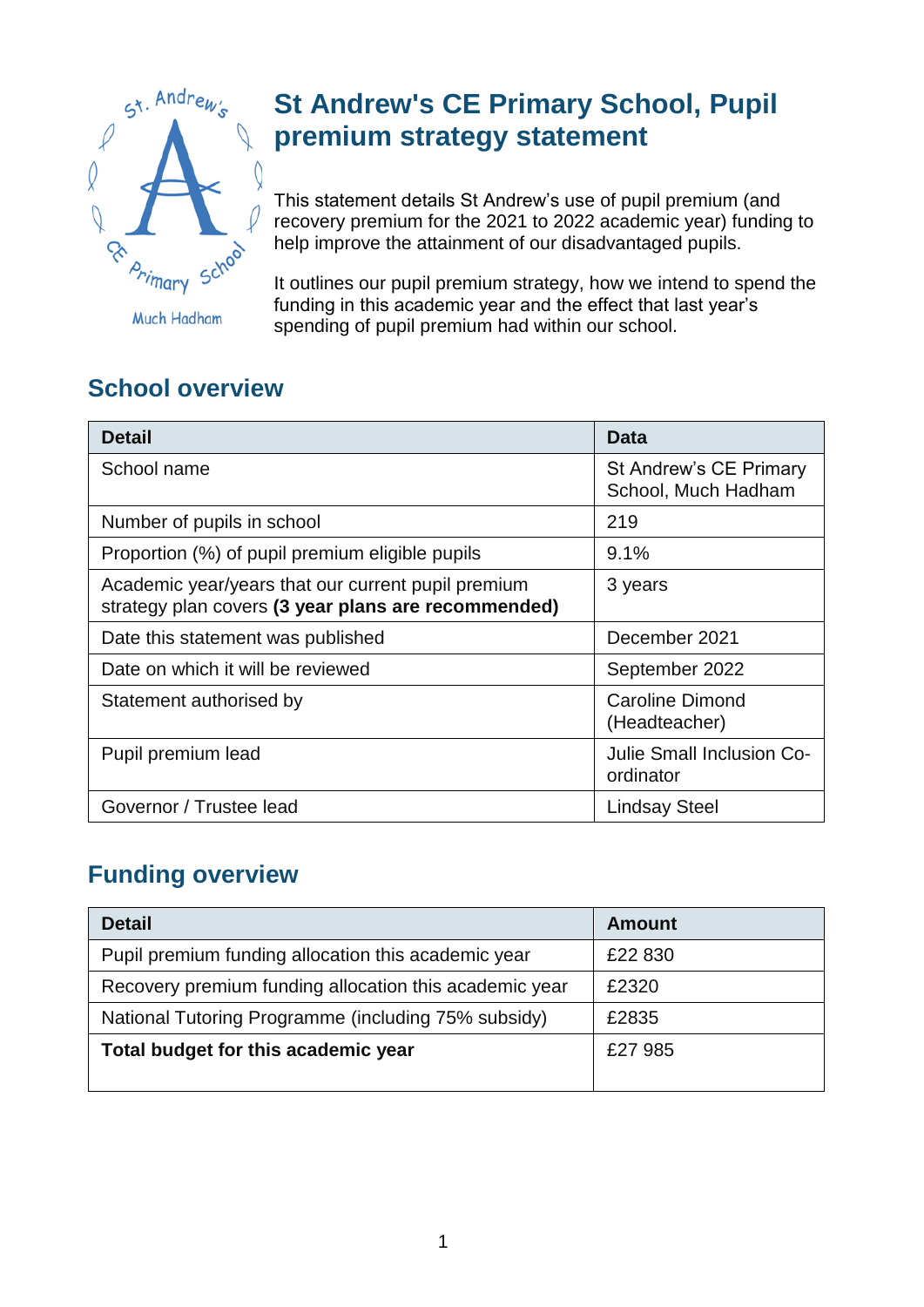## **Part A: Pupil premium strategy plan**

#### **Statement of intent**

The whole school community at St Andrew's take responsibility for supporting disadvantaged children. Staff ensure they know the children well and tailor provision in the light of the needs of individuals and groups.

Our Pupil Premium strategy has been developed as a result of the evidence gained from our school self-evaluation form, through staff collaboration in reviewing and designing the curriculum, and reflecting on the latest research as to effective strategies to support children's learning.

High quality teaching is at the heart of children's learning at St Andrew's. Teachers are encouraged to be brave and ambitious in their delivery of the curriculum and maintain high expectations for all children, whatever their starting points may be. High quality teaching not only enables the disadvantaged to progress across the curriculum but it can sustain and improve the learning of the non-disadvantaged. Studies from the Education Endowment Foundation demonstrate this as having the greatest impact on children's learning.

Our Pupil Premium strategy puts class teachers at the centre of pupil achievement. The progress of children in disadvantaged groups is tracked and monitored closely using a balance of standardised assessment tools, diagnostic assessments and teacher assessment including for example, verbal rather than written feedback.

It is evident that a number of our children eligible for Pupil Premium have additional needs and through our range of assessment tools we have been able to identify need early and provide targeted interventions to give specific support to those children. Furthermore, we will able to support disadvantaged and non-disadvantaged children in the wider context of education recovery through the school led tutoring programme.

It is through the process of developing this Pupil Premium Strategy that we have been able to identify barriers to learning that disadvantaged pupils within St Andrew's may experience. Our ultimate objectives for our disadvantaged pupils include:

- Closing the gap in early reading and reading comprehension between disadvantaged and their non-disadvantaged peers.
- Increasing parental engagement as partners in their children's learning.
- Supporting children's social and emotional wellbeing to expand their horizons so that they may experience life in all its fullness.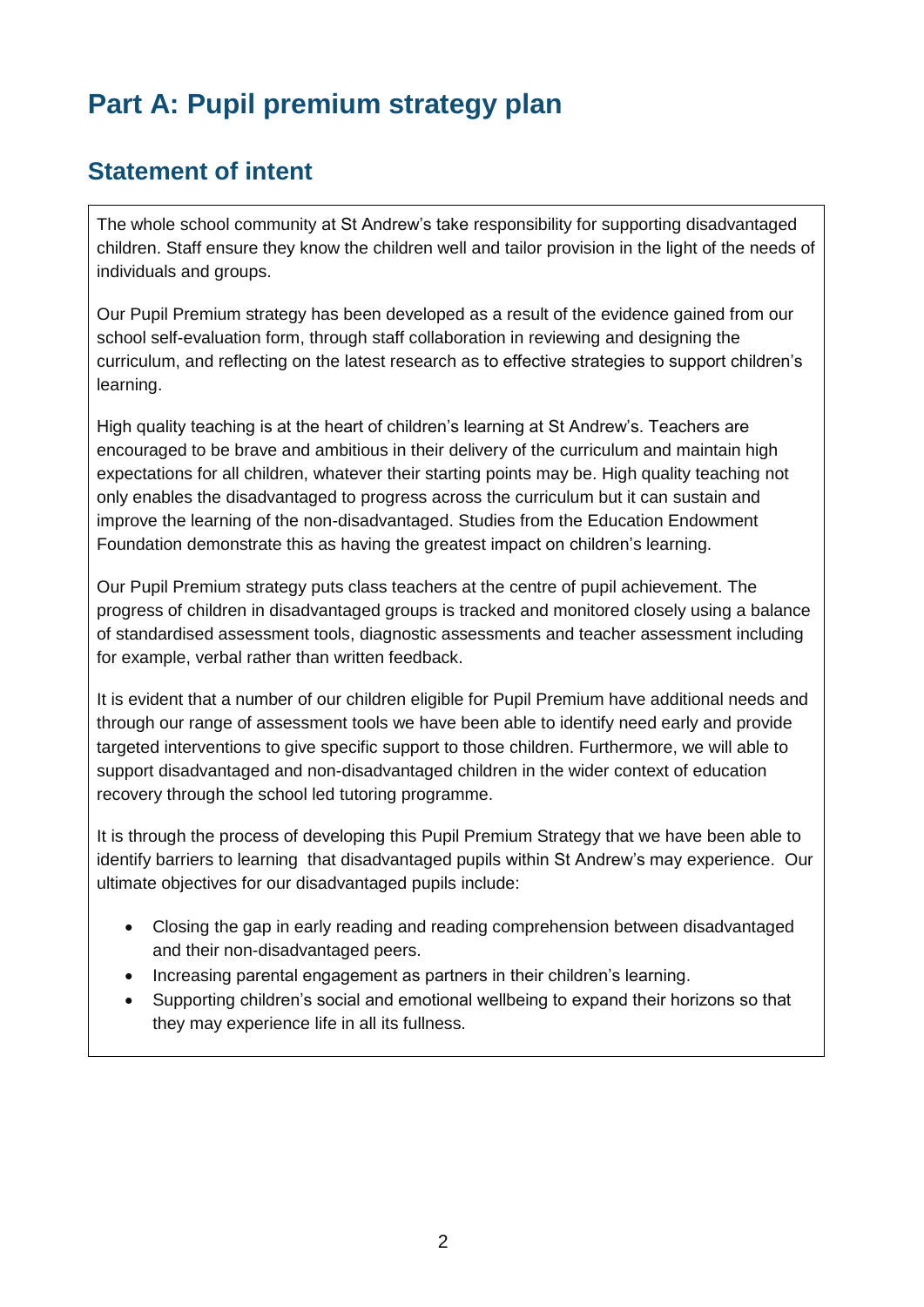## **Challenges**

This details the key challenges to achievement that we have identified among our disadvantaged pupils.

| <b>Challenge</b><br>number | <b>Detail of challenge</b>                                                                                                                                                                                                                                                                                                                        |
|----------------------------|---------------------------------------------------------------------------------------------------------------------------------------------------------------------------------------------------------------------------------------------------------------------------------------------------------------------------------------------------|
|                            | Teaching and learning challenges                                                                                                                                                                                                                                                                                                                  |
|                            | Using assessments (Autumn 2021), observations and verbal feedback with<br>pupils, 60% of total children eligible for Pupil Premium have been identified by<br>their class teachers as working at pre curricular standards or working towards<br>year group expectations in reading.                                                               |
| 2                          | Using teacher observations, feedback and discussions with pupils, a number<br>of children demonstrate poor metacognitive skills within their learning.                                                                                                                                                                                            |
| Targeted                   |                                                                                                                                                                                                                                                                                                                                                   |
| 3                          | Observations and assessment have shown there has been a rise in children<br>eligible for Pupil Premium have been identified as having additional needs.<br>Currently 35% of children receiving Pupil Premium are also on the SEN<br>Register.                                                                                                     |
| <b>External challenges</b> |                                                                                                                                                                                                                                                                                                                                                   |
| 4                          | Our assessment data shows that 25% of our children eligible for Pupil<br>Premium had less than average attendance this academic year.                                                                                                                                                                                                             |
| 5                          | While relationships with families are strong across the whole school,<br>observations and data have shown parental engagement in supporting<br>children's learning is inconsistent for some disadvantaged children. For<br>example lack of attendance at Parents Consultations, homework regularly not<br>returned, children not reading at home. |
| 6                          | Health issues within the family, including poor mental health.                                                                                                                                                                                                                                                                                    |

#### **Intended outcomes**

This explains the outcomes we are aiming for **by the end of our current strategy plan**, and how we will measure whether they have been achieved.

|                                                                         | <b>Intended outcome</b>                            | <b>Success criteria</b>                                                                                                                                                                                |
|-------------------------------------------------------------------------|----------------------------------------------------|--------------------------------------------------------------------------------------------------------------------------------------------------------------------------------------------------------|
| Improve reading skills<br>and comprehension of<br>disadvantaged pupils. |                                                    | Gaps closing between disadvantaged and non-<br>disadvantaged peers in reading.<br>Progress will be measured using reading TAFs and ready<br>to progress criteria to identify and share end points with |
|                                                                         | children and parents.<br><b>Teacher Assessment</b> |                                                                                                                                                                                                        |
|                                                                         |                                                    | <b>NFER Tests</b>                                                                                                                                                                                      |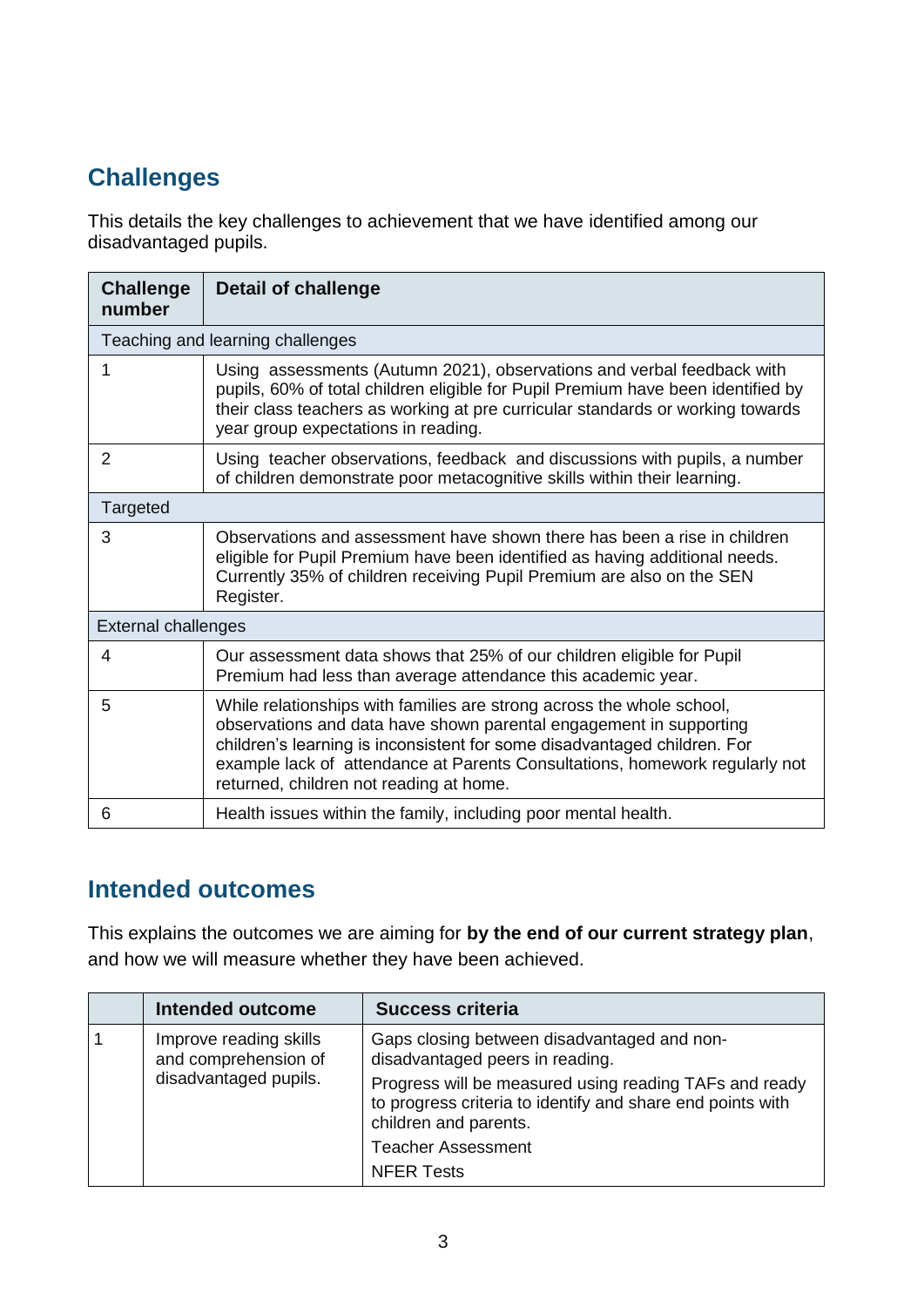|                |                                                                                                                                                                                                                               | Moderation in place, Pupil progress and attainment<br>meetings at least termly in phases, cross phase and in<br>collaboration with other local schools.                                                                      |
|----------------|-------------------------------------------------------------------------------------------------------------------------------------------------------------------------------------------------------------------------------|------------------------------------------------------------------------------------------------------------------------------------------------------------------------------------------------------------------------------|
| $\overline{2}$ | Improve metacognitive<br>skills of pupils                                                                                                                                                                                     | Observed increase in pupil independence,<br>resourcefulness and engagement in their own learning.<br>Use of formative assessment strategies to support pupils<br>working memories.<br>Use of Pupil voice / Pupil Parliament. |
| 3              | Early identification of<br>additional needs and<br>appropriate targeted<br>intervention implemented<br>to promote pupils'<br>learning skills and enable<br>them to get the very best<br>from their learning<br>opportunities. | Disadvantaged children with additional needs achieve<br>their academic potential<br>Measured progress using Herts Easy Tracking and<br>specific diagnostic assessments and goal based<br>outcomes for small steps progress.  |
|                | Disadvantaged pupils to<br>have full access to<br>curricular and extra-<br>curricular activities.                                                                                                                             | Improved attendance of disadvantaged children at extra-<br>curricular activities, as measured through club registers,<br>School Games Mark data and 'Evidencing the Sports<br>Premium' Document.                             |
|                |                                                                                                                                                                                                                               | Increased participation in Tier 3 sporting competition with<br>the aim to 'Inspire and Engage' children in physical<br>activity. Measured through School Games Mark data and<br>'Evidencing the Sports Premium' Document.    |
| $\overline{4}$ | Attendance in line with<br>non-disadvantaged peers                                                                                                                                                                            | Pupils meet or exceed attendance data with non-<br>disadvantaged peers within school.                                                                                                                                        |
| 5              | Further improve links<br>with families to<br>encourage partnership<br>for children's learning.                                                                                                                                | Parents feel informed and able to support children's<br>learning.<br>Views to be obtained through parent survey.                                                                                                             |
| 6              | Increase opportunities to<br>signpost families to<br>support agencies as<br>required                                                                                                                                          | Parent survey shows that they are informed and feel<br>supported.                                                                                                                                                            |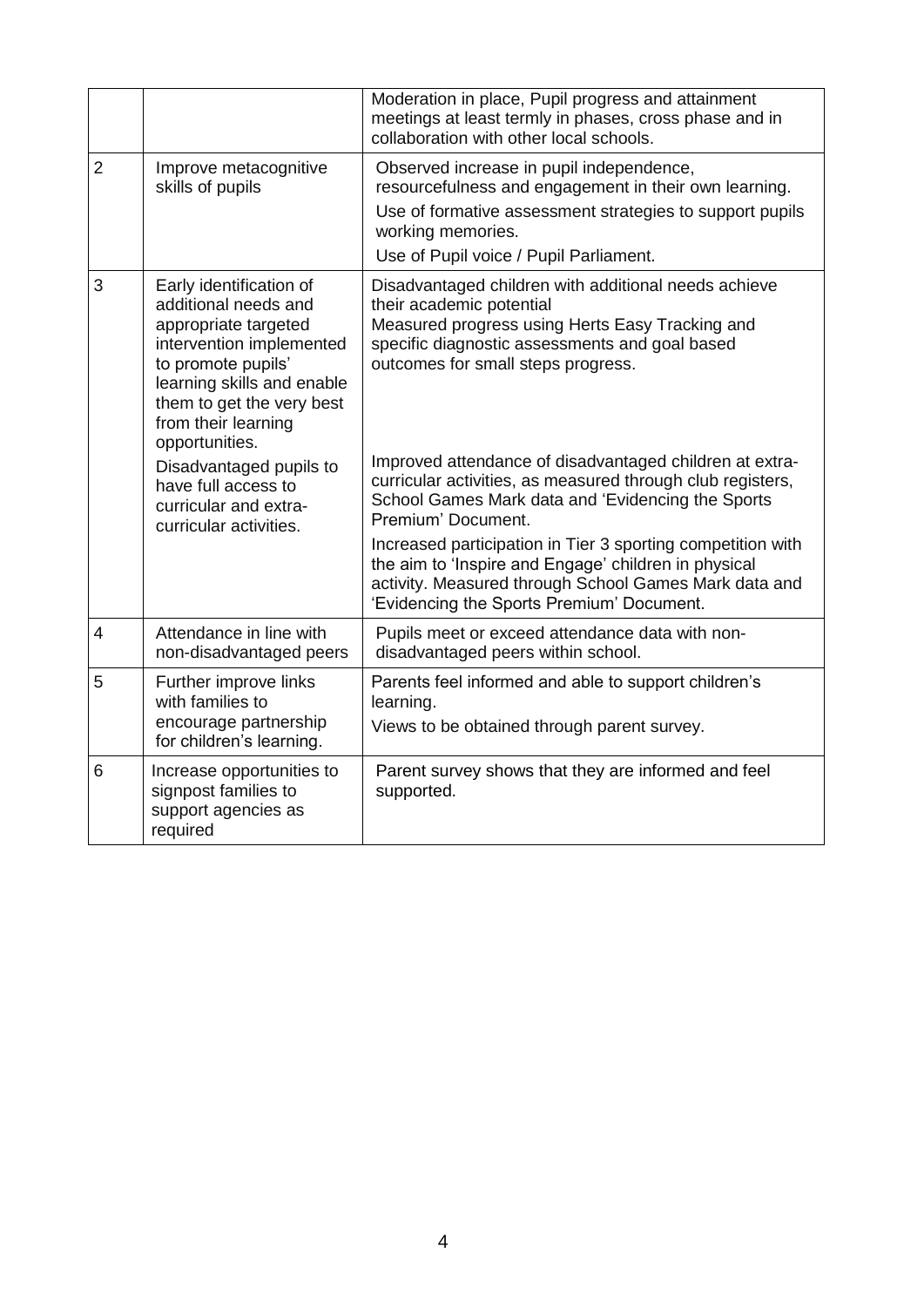### **Activity in this academic year**

This details how we intend to spend our pupil premium (and recovery premium funding) **this academic year** to address the challenges listed above.

#### **Teaching (for example, CPD, recruitment and retention)**

Budgeted cost: £4 976

| <b>Activity</b>                                                                                                                                                                                                                                       | <b>Evidence that supports this</b><br>approach                                                                                                                                                                                                                                                                                                                                                                          | <b>Challenge</b><br>number(s)<br>addressed |
|-------------------------------------------------------------------------------------------------------------------------------------------------------------------------------------------------------------------------------------------------------|-------------------------------------------------------------------------------------------------------------------------------------------------------------------------------------------------------------------------------------------------------------------------------------------------------------------------------------------------------------------------------------------------------------------------|--------------------------------------------|
| <b>Purchase of whole</b><br>school synthetic<br>phonics programme<br>and reading books<br>that are 'closely<br>matched' to children's<br>ability<br><b>Whole Staff training</b><br>for phonics (working<br>from Keep Up<br>materials reading          | Phonics has a positive impact overall<br>(+5 months) with very extensive<br>evidence and is an important<br>component in the development of early<br>reading skills, particularly for children<br>from disadvantaged backgrounds.<br>Evidence – EEF Teaching and Learning<br><b>Toolkit cited Section 3 The Reading</b><br>Framework-Teaching the Foundations<br>of Literacy DfE.                                       | 1, 5                                       |
| recovery)<br><b>Monitor the outcomes</b><br>of disadvantaged<br>pupils using a range<br>of assessment tools<br>for example whole<br>class feedback form,<br>purchase of NFER                                                                          | By adapting evidence based approaches<br>to our school context these can be used<br>to further enhance quality of teaching as<br>highlighted Sutton Trust's 2011 report,<br>which revealed that the effects of high-<br>quality teaching are especially significant<br>for pupils from disadvantaged<br>backgrounds.                                                                                                    |                                            |
| tests.                                                                                                                                                                                                                                                | Formative and summative assessment<br>used as a tool to identify areas of<br>knowledge that need improvement will<br>help move children's learning forward<br>and can improve outcomes.<br>Evidence EEF Teacher Feedback to<br>Improve Children's Learning                                                                                                                                                              |                                            |
| <b>Metacognition CPD for</b><br>all teaching and<br>support staff<br>CPD focussed on<br>different methods of<br>helping children know<br>more and remember<br>more through spaced<br>retrieval practice<br>strategies which help<br>improve learning. | Using retrieval practice as a learning<br>strategy (not an assessment tool!), we<br>exercise and strengthen our memory.<br>Research demonstrates that this<br>improvement in memory and long-term<br>learning is flexible, which: • Improves<br>students' complex thinking and<br>application skills · Improves students'<br>organization of knowledge • Improves<br>students' transfer of knowledge to new<br>concepts | 2,5                                        |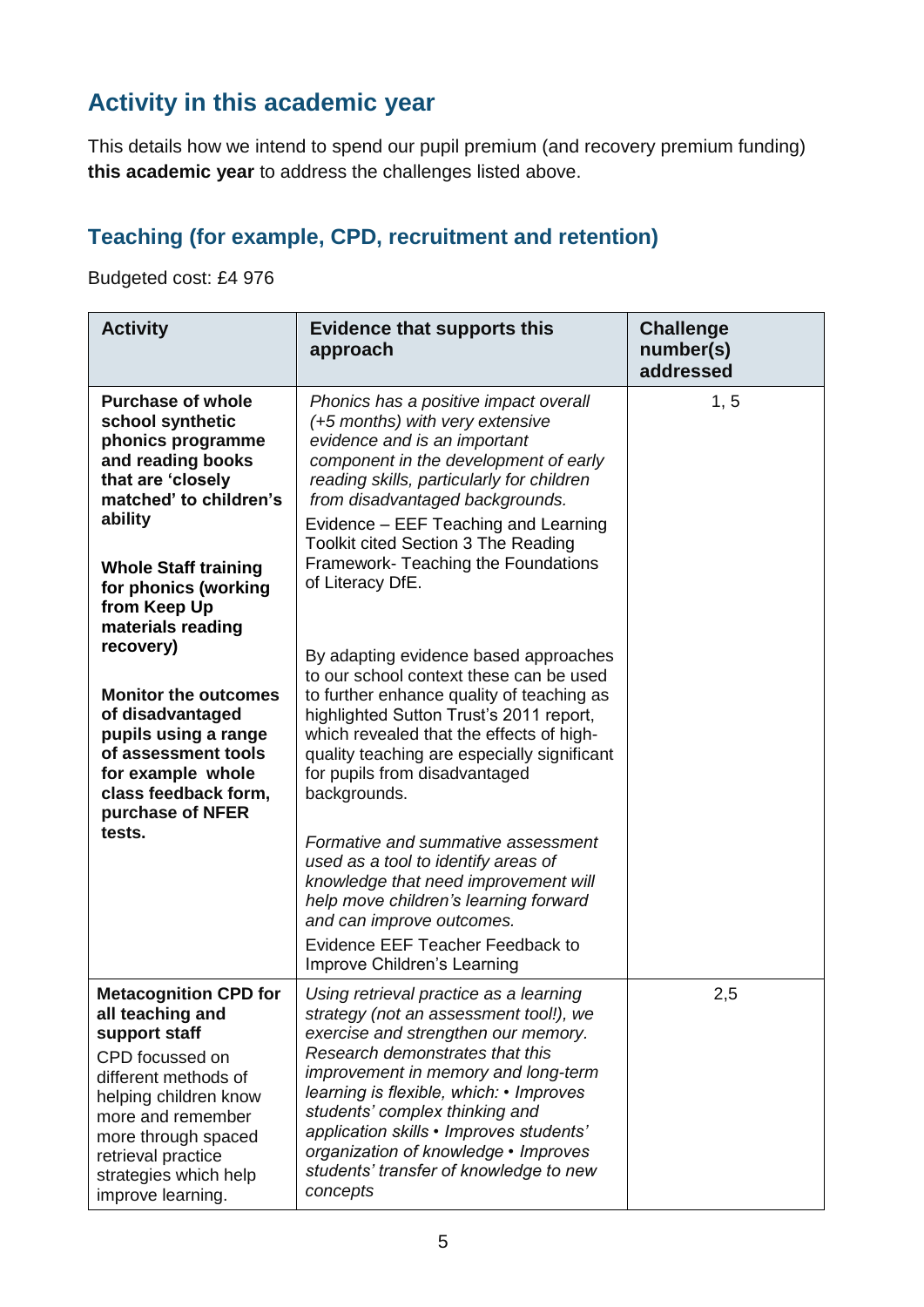| <b>Review of curriculum</b><br>To ensure current<br>learning is remembered<br>and previous learning is<br>built upon the curriculum<br>has been recently re-<br>written to highlight the<br>key knowledge, skills<br>and vocabulary that<br>children must learn in<br>order to be ready for the<br>next year. | Evidence Retrieval Practice Iowa State<br>University 2020<br>Metacognition and self-regulation<br>achieved by teaching [pupils] a variety of<br>specific strategies to set goals, and<br>monitor and evaluate their own<br>academic development. Self-regulation<br>relies on the learner managing their own<br>motivation towards learning.<br>Evidence – EEF Teaching and Learning<br>Toolkit |  |
|---------------------------------------------------------------------------------------------------------------------------------------------------------------------------------------------------------------------------------------------------------------------------------------------------------------|-------------------------------------------------------------------------------------------------------------------------------------------------------------------------------------------------------------------------------------------------------------------------------------------------------------------------------------------------------------------------------------------------|--|
| <b>Whole school</b><br>emphasis through the<br>introduction of<br><b>Learning Powers</b><br>(Reasoning, Listening,<br>Collaboration,<br>Resourcefulness,<br>Resilience,<br>Reflectiveness)                                                                                                                    | Good learning is multifaceted,<br>encompassing a range of cognitive and<br>metacognitive behaviours.<br>Classroom Research into Good<br>Learning Behaviours STEVEN BOYLE,<br>ELLEN FAHEY, JOHN LOUGHRAN &<br><b>IAN MITCHELL</b>                                                                                                                                                                |  |

#### **Targeted academic support (for example, tutoring, one-to-one support structured interventions)**

#### Budgeted cost: £18 835

| <b>Activity</b>                                                                                                                                                       | Evidence that supports this<br>approach                                                                                                                                                                                                                                                                                                                                                                                               | <b>Challenge</b><br>number(s)<br>addressed |
|-----------------------------------------------------------------------------------------------------------------------------------------------------------------------|---------------------------------------------------------------------------------------------------------------------------------------------------------------------------------------------------------------------------------------------------------------------------------------------------------------------------------------------------------------------------------------------------------------------------------------|--------------------------------------------|
| Use of data and Pupil<br><b>Attainment and</b><br>Progress meetings,<br>pupils identified for<br>1:1 and small group<br>tuition from children's<br>own class teacher. | Interventions are evidence based and<br>skills are closely linked to whole class<br>lessons and may involve pre-teaching,<br>opportunities for overlearning etc.<br>Small group tuition approaches can<br>support pupils to make effective<br>progress by providing intensive,<br>targeted academic support to those<br>identified as having low prior attainment<br>or at risk of falling behind.<br>EEF Evidence impact of approach | 1,2,3                                      |
| <b>Use of Recovery</b><br><b>Premium and School-</b><br>led tutoring<br>programme to support<br>tuition for individuals<br>and groups of pupils                       | Reading comprehension strategies +6<br>mths<br>Small group tuition +4mth<br>DfE School-led Tutoring Guidance-The<br><b>National Tutoring Programme</b>                                                                                                                                                                                                                                                                                |                                            |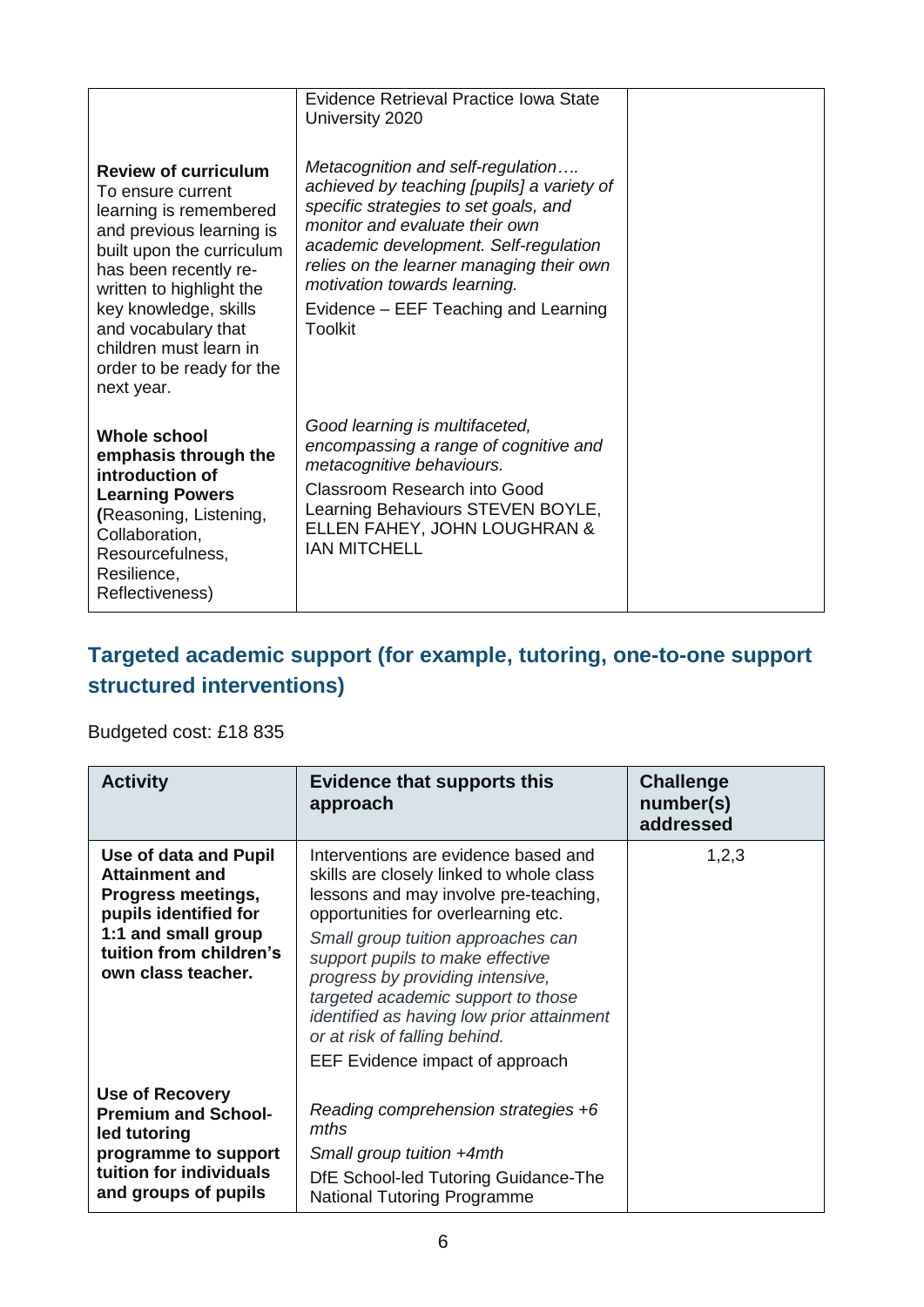| disadvantaged and the<br>additional needs of<br>individuals and groups                                                         | What works for children and Young<br>People with literacy difficulties- 5 <sup>th</sup><br>edition Brooks. |  |
|--------------------------------------------------------------------------------------------------------------------------------|------------------------------------------------------------------------------------------------------------|--|
| <b>CPD (SENCo) Use of</b><br>goal based outcomes<br>for Individual Support<br><b>Plans to measure</b><br>small steps progress. |                                                                                                            |  |

### **Wider strategies (for example, related to attendance, behaviour, wellbeing)**

Budgeted cost: £4 183

| <b>Activity</b>                                                                                                                                                                                                                                                                                       | <b>Evidence that supports this</b><br>approach                                                                                                                                                                                                                                                                                                                                                           | <b>Challenge</b><br>number(s)<br>addressed |
|-------------------------------------------------------------------------------------------------------------------------------------------------------------------------------------------------------------------------------------------------------------------------------------------------------|----------------------------------------------------------------------------------------------------------------------------------------------------------------------------------------------------------------------------------------------------------------------------------------------------------------------------------------------------------------------------------------------------------|--------------------------------------------|
| <b>Employment of</b><br><b>Inclusion co-ordinator</b><br>to work closely with<br>families to help<br>overcome barriers<br>and establish high<br>expectations.                                                                                                                                         | Involving parents in education benefits<br>their children's academic outcomes.<br>Encouraging parental engagement can<br>include workshops to improve literacy or<br>IT skills, general approaches such as<br>encouraging parents to read with their<br>children as well as more intensive<br>programmes for families in crisis.<br>EEF Working together with parents to<br>support children's learning. | 4,5,6                                      |
| <b>CPD includes STEPs</b><br>training, Zones of<br><b>Regulation, Protective</b><br><b>Behaviours and</b><br><b>Emotion Coaching to</b><br>support targeted<br>interventions<br>promoting wellbeing<br>and positive mental<br>health.<br><b>PHSE Curriculum</b><br>(Jigsaw) used across<br>the school | Social and Emotional learning this is<br>especially important for children from<br>disadvantaged backgrounds and other<br>vulnerable groups, who, on average,<br>have weaker SEL skills at all ages.<br><b>EEF Improving Social and Emotional</b><br>Learning in Primary Schools                                                                                                                         |                                            |
| The INCo and<br>Headteacher's<br>positive relationships<br>with families means<br>they can signpost<br>families to support as<br>necessary and/or<br>carry out a Families<br><b>First Assessment,</b>                                                                                                 |                                                                                                                                                                                                                                                                                                                                                                                                          |                                            |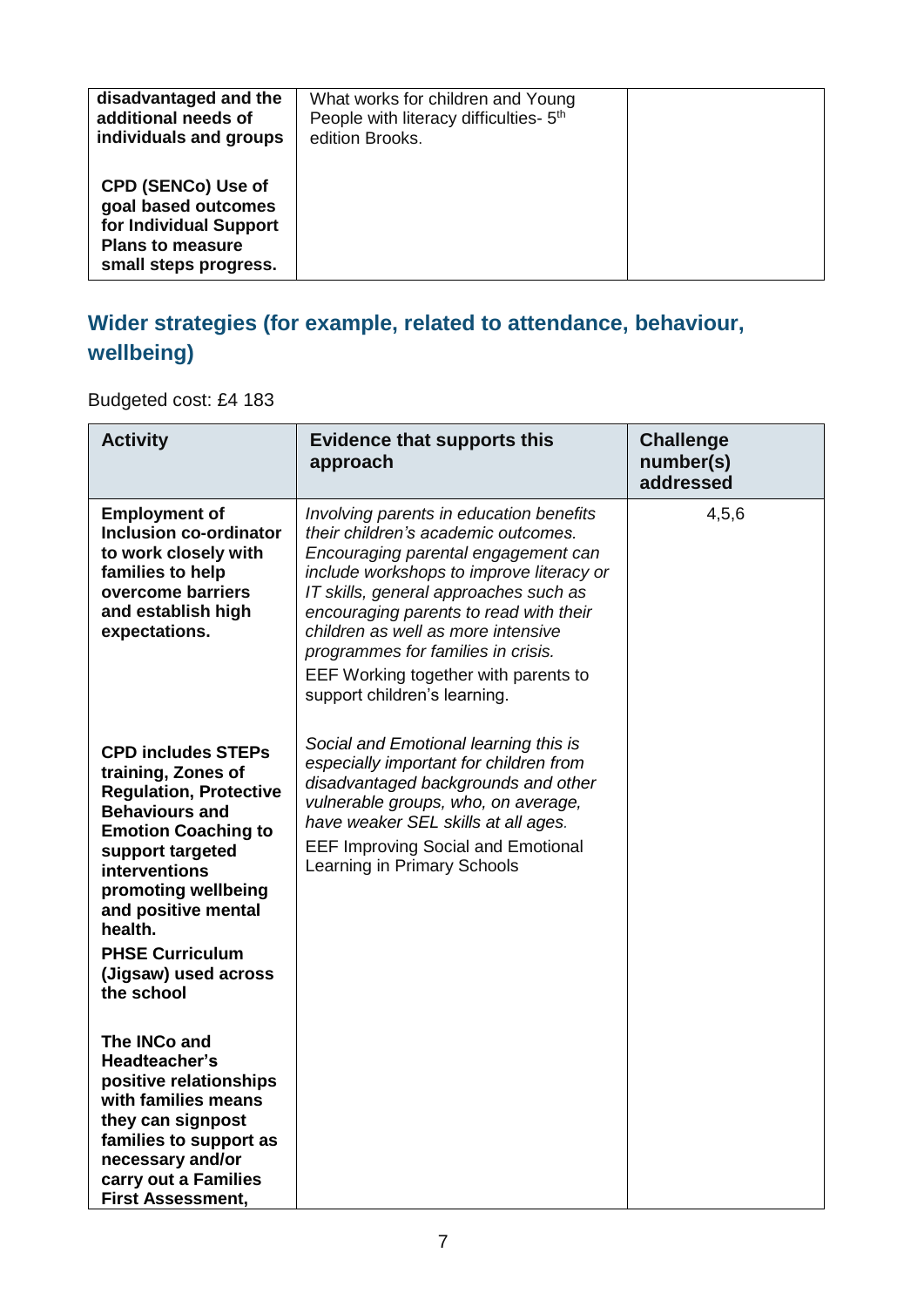| with regular Team<br><b>Around the Family</b><br>meetings.                                                                                                                                                                                                                                                                                                                                                    |                                                                                                                                                                                                                                                                                                                                                   |       |
|---------------------------------------------------------------------------------------------------------------------------------------------------------------------------------------------------------------------------------------------------------------------------------------------------------------------------------------------------------------------------------------------------------------|---------------------------------------------------------------------------------------------------------------------------------------------------------------------------------------------------------------------------------------------------------------------------------------------------------------------------------------------------|-------|
| <b>Headteacher and</b><br><b>Inclusion Co-</b><br>ordinator to closely<br>monitor attendance of<br>disadvantaged pupils<br>and work with families<br>to improve attendance<br>in line with non-<br>disadvantaged peers.                                                                                                                                                                                       | There's a clear link between poor<br>attendance and lower academic<br>achievement.<br>DfE research (2012)                                                                                                                                                                                                                                         | 4,5,6 |
| <b>Attendance monitored</b><br>and noted on CPOMS<br>every half term as part<br>of our regular CPOMS<br>audits.                                                                                                                                                                                                                                                                                               |                                                                                                                                                                                                                                                                                                                                                   |       |
| <b>Accessibility to</b><br>activities and trips.<br>Whole school<br>commitment to 'Life in<br>all its Fullness', to<br>deliver a broad and<br>balanced curriculum<br>providing enrichment<br>opportunities for all<br>children and ensure<br>that every child may<br>take advantage of<br>experiences open to<br>them. These include<br>school visits,<br>workshops, residential<br>trips, school photos etc. | Research evidence of the positive links<br>between physical activity and<br>physiological, psychological and<br>academic achievement is highlighted in<br>2015 Public Health England document,<br>Change4Life Evidence Review Rapid<br>evidence review on the effect of<br>physical activity participation among<br>children aged $5 - 11$ years. | 1,3   |
| <b>Continued Platinum</b><br>membership of local<br>Sports partnership to<br>ensure accessibility to<br>Tier 3 competitions with<br>the aim to 'Inspire and<br>Engage' individuals.                                                                                                                                                                                                                           |                                                                                                                                                                                                                                                                                                                                                   |       |

### **Total budgeted cost: £27 985**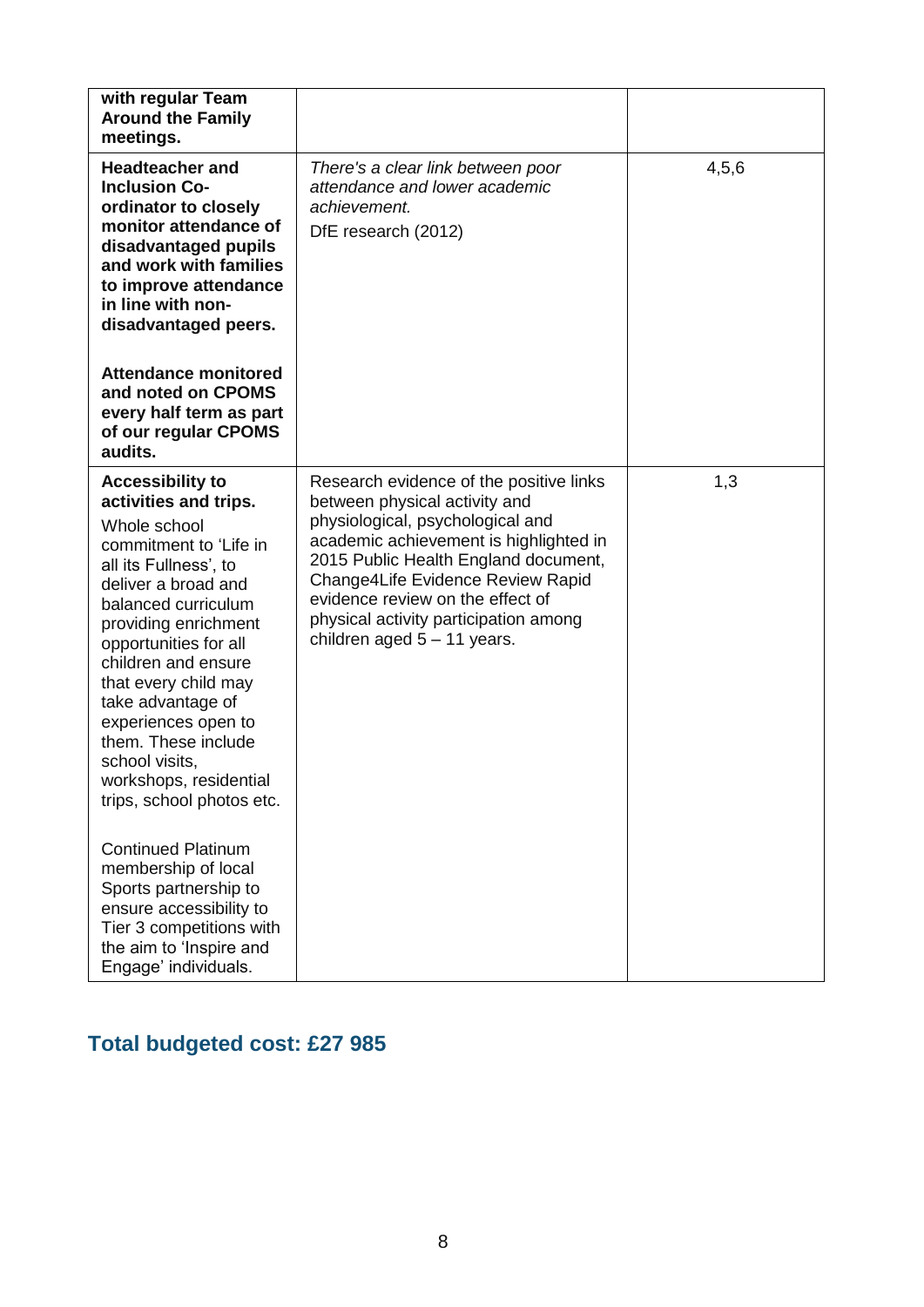## **Part B: Review of outcomes in the previous academic year**

### **Pupil premium strategy outcomes**

This details the impact that our pupil premium activity had on pupils in the 2020 to 2021 academic year.

| 100% of PPG eligible pupils<br>are able to access enrichment<br>opportunities.                                                                               | All eligible pupils were able to participate in school residential<br>journey and other enrichment opportunities.                                                                                                                                                                                                                                                                                                                                                                                                                                                                                                    |     |     |     |     |
|--------------------------------------------------------------------------------------------------------------------------------------------------------------|----------------------------------------------------------------------------------------------------------------------------------------------------------------------------------------------------------------------------------------------------------------------------------------------------------------------------------------------------------------------------------------------------------------------------------------------------------------------------------------------------------------------------------------------------------------------------------------------------------------------|-----|-----|-----|-----|
| Progress of pupil premium<br>eligible pupils to be at least in<br>line with non-pupil premium<br>children both within our school<br>and nationally.          | School closures meant that disadvantaged children accessed<br>home learning via TEAMs with many attending the<br>Keyworker/Vulnerable 'Pod' (March - July 2020 and Jan-<br>March 2021).<br>Oct- Dec 2020 / Apr- Jul 21 Class Teachers released (equiv 2<br>days across school) High quality teaching for individual/ small<br>group interventions with PPG children to diminish individual<br>barriers to learning.<br>Teacher assessment June 2021                                                                                                                                                                  |     |     |     |     |
|                                                                                                                                                              | Pre Curricular<br>Working toward<br>Expected<br>standard<br>Standard<br>Expectations                                                                                                                                                                                                                                                                                                                                                                                                                                                                                                                                 |     |     |     |     |
|                                                                                                                                                              | <b>Maths</b>                                                                                                                                                                                                                                                                                                                                                                                                                                                                                                                                                                                                         | 19% | 19% | 52% | 10% |
|                                                                                                                                                              | Reading                                                                                                                                                                                                                                                                                                                                                                                                                                                                                                                                                                                                              | 14% | 33% | 19% | 33% |
|                                                                                                                                                              | Writing                                                                                                                                                                                                                                                                                                                                                                                                                                                                                                                                                                                                              | 14% | 38% | 43% | 5%  |
|                                                                                                                                                              | The gap between PPG and non-PPG peers is still evident. Time<br>is needed to embed the new PPG strategy.                                                                                                                                                                                                                                                                                                                                                                                                                                                                                                             |     |     |     |     |
| Identified pupils to make<br>accelerated progress. Case<br>studies and Boxall Profile<br>assessments will show impact<br>on social/emotional<br>development. | Strong relationships have been maintained throughout<br>lockdown, using Teams, phone calls with children and their<br>families. Non-class based Inclusion Lead works with the<br>Headteacher, fosters these relationships including 'hard to<br>reach' parents and children.<br>Pupil Wellbeing survey conducted on return to school Sept 20,<br>responses discussed with staff and high emphasis placed on<br>social and emotional wellbeing of pupils. Identified pupils given<br>therapeutic or where necessary specialist support. Pupil voice<br>showed positive attitude to learning and being back in school. |     |     |     |     |